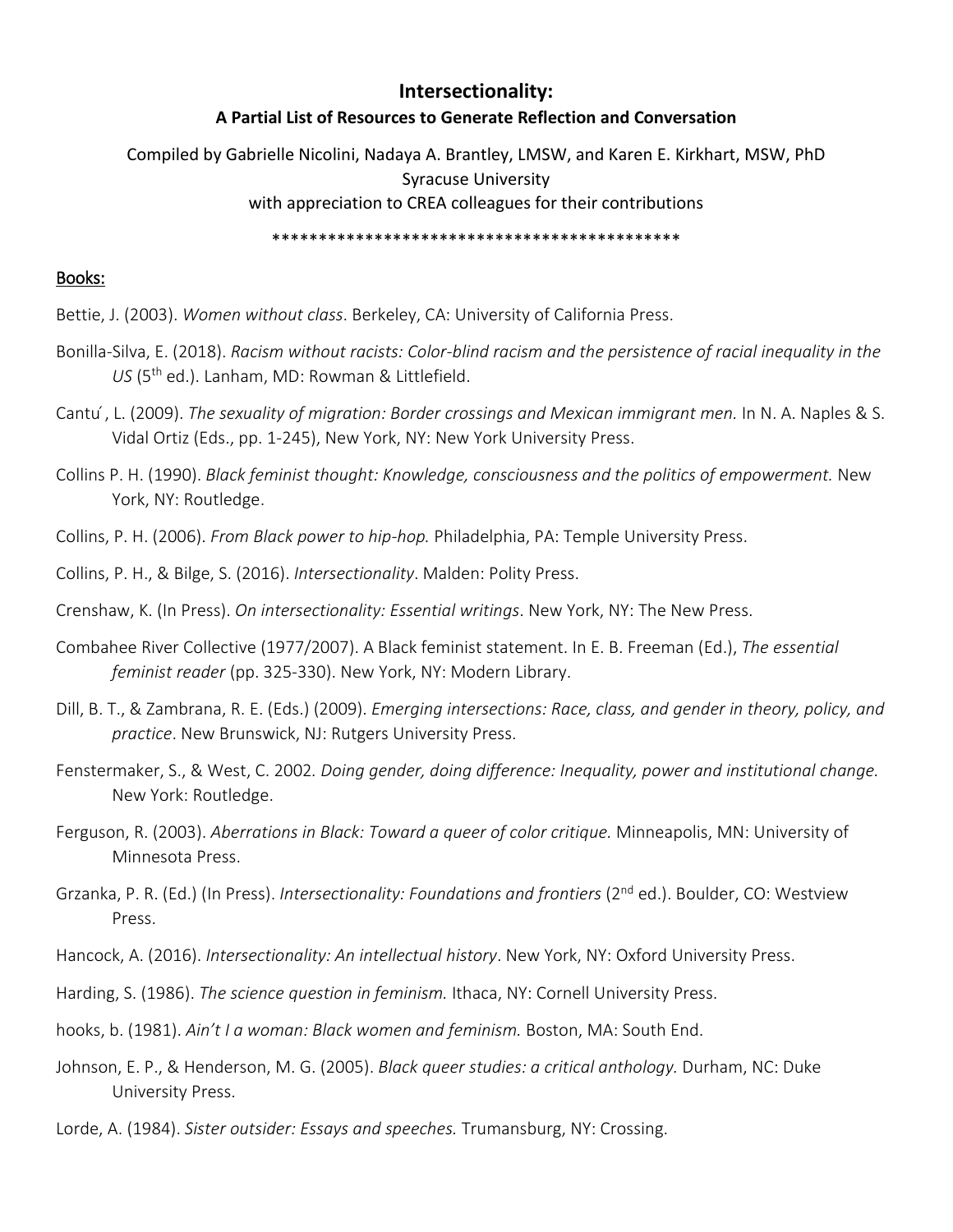May, V. M. (2015). *Pursuing intersectionality: Unsettling dominant imaginaries*. New York, NY: Routledge.

- McCall, L. (2001). *Complex inequality: Gender, class and race in the new economy*. New York, NY: Routledge.
- Mohanty, C. T. (2003). *Feminism without borders: Decolonizing theory, practicing solidarity*. Durham, NC: Duke University Press.
- Moya, P. (2002). *Learning from experience: Minority identities, multicultural struggles.* Berkeley, CA: University of California Press.
- Naples, N. A. (2003). *Feminism and method: Ethnography, discourse analysis and activist research*. New York, NY: Routledge.
- Sandoval, C. (2000). *Methodology of the oppressed* (Vol. 18). Minneapolis, MN: University of Minnesota Press.
- Smith, D. E. (1987). *The everyday world as problematic: A feminist sociology*. Toronto, ON: University of Toronto Press.
- Staeheli, L. A., Kofman, E., & Peake, L. (Eds.). 2004. *Mapping women, making politics: Feminism and political geography*. New York, NY: Routledge.
- Weber, L. (2001). *Understanding race, class, gender, and sexuality.* Boston, MA: McGraw Hill.

#### Book Chapters:

- Andersen, M. (2003). Whitewashing race: A critical review. In E. Bonilla-Silva & W. Doane (Eds.) *Whiteout: The continuing significance of race* (pp. 21-34). New York, NY: Routledge Press.
- Collins, P. H. (2009). Foreword: Emerging intersections—Building knowledge and transforming institutions. In B. T. Dill & R. E. Zambrana (Eds.), *Emerging intersections: Race, class and gender in theory, policy and practice* (pp. vii-xiii). New Brunswick, NJ: Rutgers University Press.
- Combahee River Collective (1977/2007). A Black feminist statement. In E. B. Freeman (Ed.), *The essential feminist reader* (pp. 325-330). New York, NY: Modern Library.
- Dill, B. T. (2009). Intersections, identities, and inequalities in higher education. In B. T. Dill & R. E. Zambrana (Eds.), *Emerging intersections: Race, class and gender in theory, policy and practice* (pp. 229-252). New Brunswick, NJ: Rutgers University Press.
- Dill, B. T., & Kohlman, M. H. (2011). Intersectionality: A transformative paradigm in feminist theory and social justice. In S. N. Hesse-Biber (Ed.), *The handbook of feminist research: Theory and praxis* (2<sup>nd</sup> ed., pp. 154-174). Thousand Oaks, CA: Sage.
- Dill, B. T., Zambrana, R. E., & McLaughlin, A. E. (2009). Transforming the campus climate through institution, collaboration, and mentoring. In B. T. Dill & R. E. Zambrana (Eds.), *Emerging intersections: Race, class and gender in theory, policy and practice* (pp. 253-273). New Brunswick, NJ: Rutgers University Press.
- Fine, M., Weis, L., Weseen, S., & Wong, L. (2000). For whom? Qualitative research, representations, and social responsibilities. In N. K. Denzin, & Y. S. Lincoln (Eds.) *Handbook of qualitative research* (2nd ed., pp. 107- 131).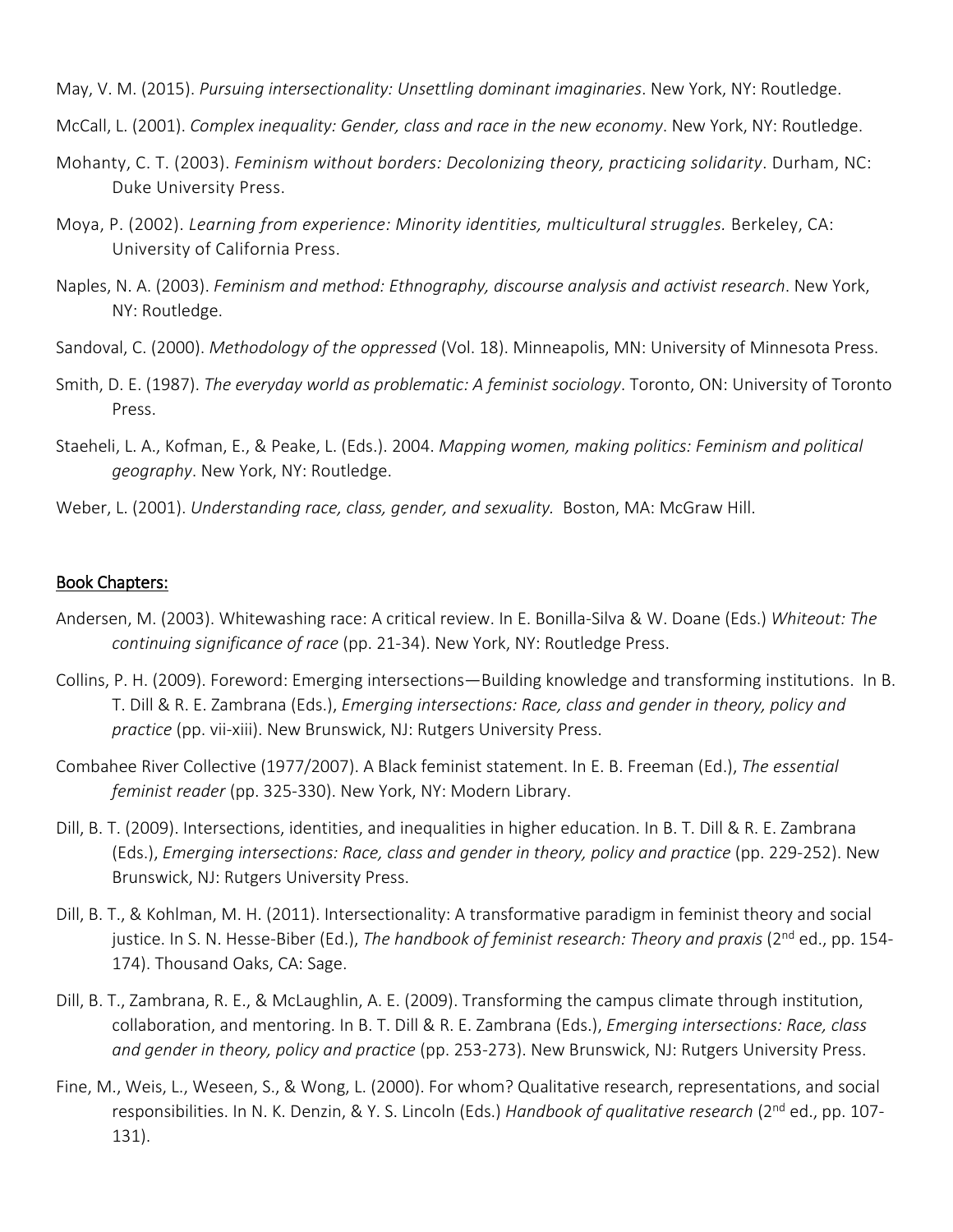- Marecek, J. (2003). Dancing through minefields: Toward a qualitative stance in psychology. In P.M. Camic, J. E. Rhodes, & L. Yardley (Eds.) *Qualitative research in psychology: Expanding perspectives in methodology and design* (pp. 49-69)*.* Washington, DC: American Psychological Association.
- McIntosh, P. (2002). White privilege: Unpacking the invisible knapsack. In P. S. Rothenberg (Ed.), *White Privilege* (pp. 97-101). New York, NY: Worth Publications.

## Conference:

- Orbals, C. (2013, July). Intersectionality, Reflexivity, and Assessment. APSA 2013 Teaching and Learning Conference Paper. Las Vegas, Nevada. Available at SSRN: <https://ssrn.com/abstract=2210686>
- Truth, S. (1851, December). "Ain't I a Woman?" Lecture at Women's Convention, Akron, Ohio.

## Dissertations:

- Bennett, K. (2016). *Media image stereotypes and ethnic identity of young black college women* (Order No. 10116314). Available from ProQuest Dissertations & Theses Global. (1802533903). Retrieved from <https://search.proquest.com/docview/1802533903?accountid=14214>
- Winfield, P. T. (2015). *The effectiveness of US federal HIV/AIDS policy on black men who have sex with men: An intersectionality based analysis & evaluation* (Order No. 3719617). Available from ProQuest Dissertations & Theses Global. (1713692236). Retrieved from [https://search-proquest](https://search-proquest-com.libezproxy2.syr.edu/docview/1713692236?accountid=14214)[com.libezproxy2.syr.edu/docview/1713692236?accountid=14214](https://search-proquest-com.libezproxy2.syr.edu/docview/1713692236?accountid=14214)

## Journal Articles:

- Acker, J. (2006). Inequality regimes: Gender, class, and race in organizations. *Gender and Society, 20*(4): 441– 464. [doi:10.1177%2F0891243206289499](https://doi.org/10.1177%2F0891243206289499)
- Beckett, C. (2004). 'Crossing the Border: Locating heterosexuality as a boundary for lesbian and disabled women. *Journal of International Women's Studies, 5*(3): 44–52.
- Bilge, S. & Denis, A. (2010). Introduction: Women, intersectionality and diasporas. *Journal of Intercultural Studies, 31*(1): 1–8. [doi:10.1080/07256860903487653](https://doi.org/10.1080/07256860903487653)
- Bowleg, L. (2008). When black + lesbian + woman ≠ black lesbian woman: The methodological challenges of qualitative and quantitative intersectionality research. *Sex Roles, 59(*5-6), 312-325[. doi:10.1007/s11199-](https://psycnet.apa.org/doi/10.1007/s11199-008-9400-z) [008-9400-z](https://psycnet.apa.org/doi/10.1007/s11199-008-9400-z)
- Bowleg, L. (2012). The problem with the phrase women and minorities: Intersectionality—an important theoretical framework for public health. *American Journal of Public Health, 102*, 1267–1273. [doi:10.2105/AJPH.2012.300750](https://ajph.aphapublications.org/doi/10.2105/AJPH.2012.300750)
- Bowleg L., Brooks, K., & Ritz, S. F. (2008). "Bringing home more of a paycheck": An exploratory analysis of black lesbians' experiences of stress and coping in the workplace. *Journal of Lesbian Studies, 12*(1), 69-84. [doi:10.1300/10894160802174342](https://www.tandfonline.com/doi/abs/10.1300/10894160802174342)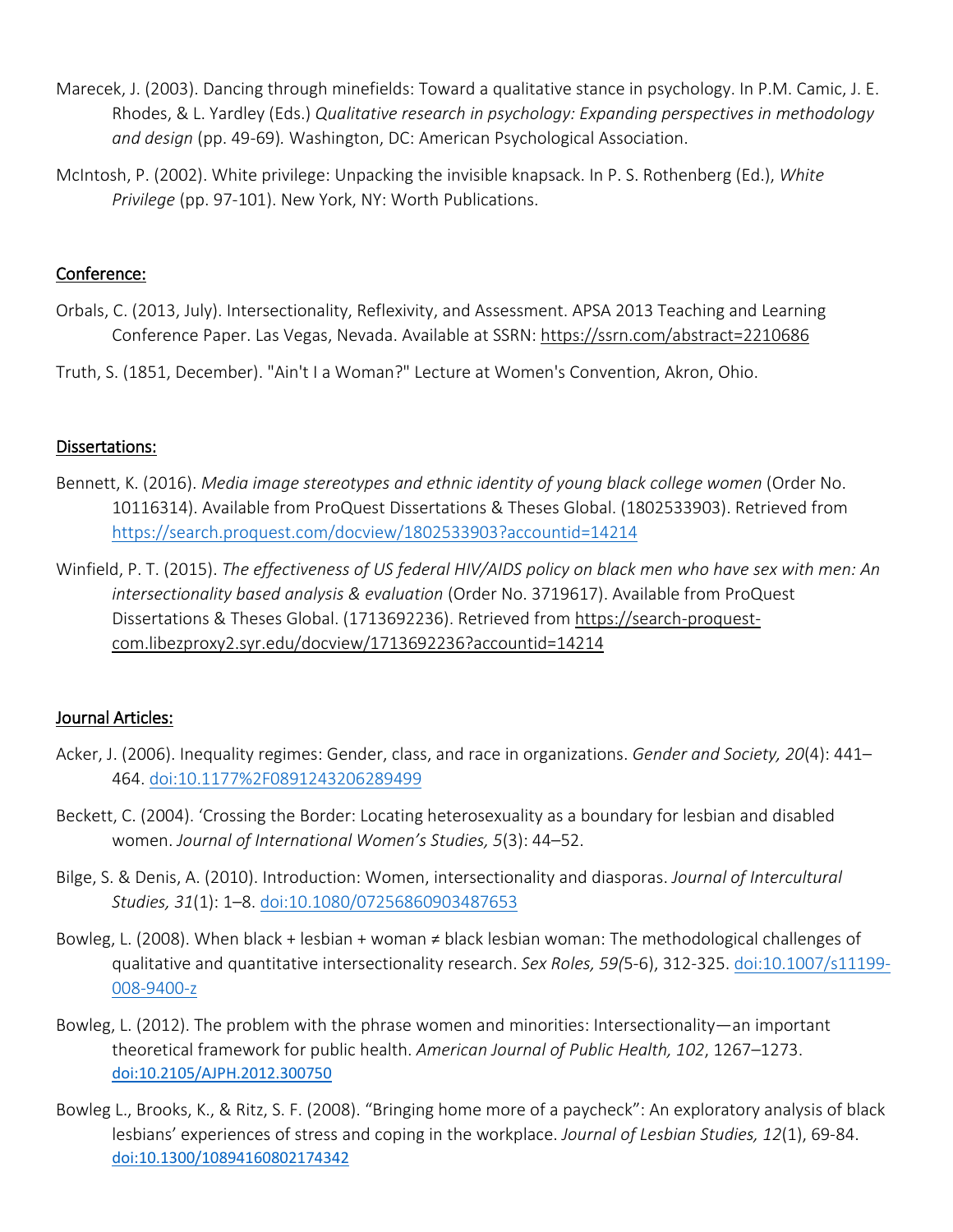- Bowleg, L., Craig, M. L., & Burkholder, G. (2004). Rising and surviving: A conceptual model of active coping among Black lesbians. *Cultural Diversity & Ethnic Minority Psychology, 10*, 229-240[. doi: 10.1037/1099-](https://www.researchgate.net/publication/8399401_Rising_and_surviving_A_conceptual_model_of_active_coping_among_Black_lesbians) [9809.10.3.229](https://www.researchgate.net/publication/8399401_Rising_and_surviving_A_conceptual_model_of_active_coping_among_Black_lesbians)
- Bowleg, L., Huang, J., Brooks, K., Black, A., & Burkholder, G. (2003). Triple jeopardy and beyond: Multiple minority stress and resilience among Black lesbians. *Journal of Lesbian Studies,* 7, 87-108. [doi:](https://doi.org/10.1300/J155v07n04_06)  [10.1300/J155v07n04\\_06](https://doi.org/10.1300/J155v07n04_06)
- Brah, A., & Phoenix, A. (2004). Ain't I a woman? Revisiting intersectionality. *Journal of International Women's Studies*, *5*(3), 75. Retrieved from [doi: 10.1177/1350506806065751](https://vc.bridgew.edu/cgi/viewcontent.cgi?article=1543&context=jiws)
- Carbado, D. W. (2013). Colorblind intersectionality. *Signs: The Journal of Women in Culture and Society*, *38*(4), 811-845. [doi: 10.1086/669666](https://www.journals.uchicago.edu/doi/10.1086/669666)
- Carbado, D., Crenshaw, K., Mays, V., & Tomlinson, B. (2013). Intersectionality: Mapping the movements of a theory. *Du Bois Review: Social Science Research on Race, 10*(2), 303-312. [doi:10.1017/S1742058X13000349](https://doi.org/10.1017/S1742058X13000349)
- Cho, S., Crenshaw, K. W., & McCall, L. (2013). Toward a field of intersectionality studies: Theory, applications, and praxis. *Signs, 38*(4), 785-810. [doi: 10.1086/669608](https://www.jstor.org/stable/10.1086/669608)
- Cole, E. R. (2009). Intersectionality and research in psychology. *American Psychologist*, *64*, 170-180. [doi:](https://pdfs.semanticscholar.org/45e9/502eb6d9c792444ba6543d6ac5293b65dd1a.pdf)  [10.1037/a0014564](https://pdfs.semanticscholar.org/45e9/502eb6d9c792444ba6543d6ac5293b65dd1a.pdf)
- Collins, P. H. (1998). It's all in the family: Intersections of gender, race and nation, *Hypatia* 13 (3): 62–82. [doi:](https://doi.org/10.1111/j.1527-2001.1998.tb01370.x)  [10.1111/j.1527-2001.1998.tb01370.x](https://doi.org/10.1111/j.1527-2001.1998.tb01370.x)
- Crenshaw, K. (1989). Demarginalizing the intersection of race and sex: A black feminist critique of antidiscrimination doctrine, feminist theory and antiracist politics. University of Chicago Legal Forum 1989, 139-168.
- Crenshaw, K. (1991). Mapping the margins: Intersectionality, identity politics, and violence against women of color. *Stanford Law Review*, *43*(6), 1241-1299. [doi:10.2307/1229039](https://www.jstor.org/stable/1229039)
- Cuadraz, G. H., & Uttal, L. (1999). Intersectionality and in-depth interviews: Methodological strategies for analyzing race, class, and gender. *Race, Gender, & Class, 6*, (156-186). [doi:](https://www.jstor.org/stable/41674900)  [10.1080/15283488.2016.1229606](https://www.jstor.org/stable/41674900)
- Denis, A. (2008). Intersectional analysis: A contribution of feminism to sociology. *International Sociology, 23*(5): 677–694. doi: 10.1177%2F0268580908094468
- Deutsch, F. M. (2007). Undoing gender. *Gender and Society, 21*(1): 106–12. [doi: 10.1177%2F0891243206293577](https://doi.org/10.1177%2F0891243206293577)
- Dill, B. T., Nettles, S. M., & Weber, L. (2001, Spring). Defining the work of the Consortium: What do we mean by intersections? *Connections, 4*. University of Maryland Consortium for Race, Gender and Ethnicity (CRGE).
- Dunbar, E. (2006). Race, gender, and sexual orientation in hate crime victimization: Identity politics or identity risk? *Violence and Victims, 21*, 323-337. [doi: 10.1891/vivi.21.3.323](https://www.researchgate.net/publication/7021150_Race_Gender_and_Sexual_Orientation_in_Hate_Crime_Victimization_Identity_Politics_or_Identity_Risk)
- Ferguson, R. A. (2012). Reading intersectionality. *Trans-Scripts*, *2*, 91-99.
- Garran, A. M., & Rozas, L. W. (2013). Cultural competence revisited. *Journal of Ethnic and Cultural Diversity in Social Work*, *22*, 97-111. [doi:10.1080/15313204.2013.785337](https://doi.org/10.1080/15313204.2013.785337)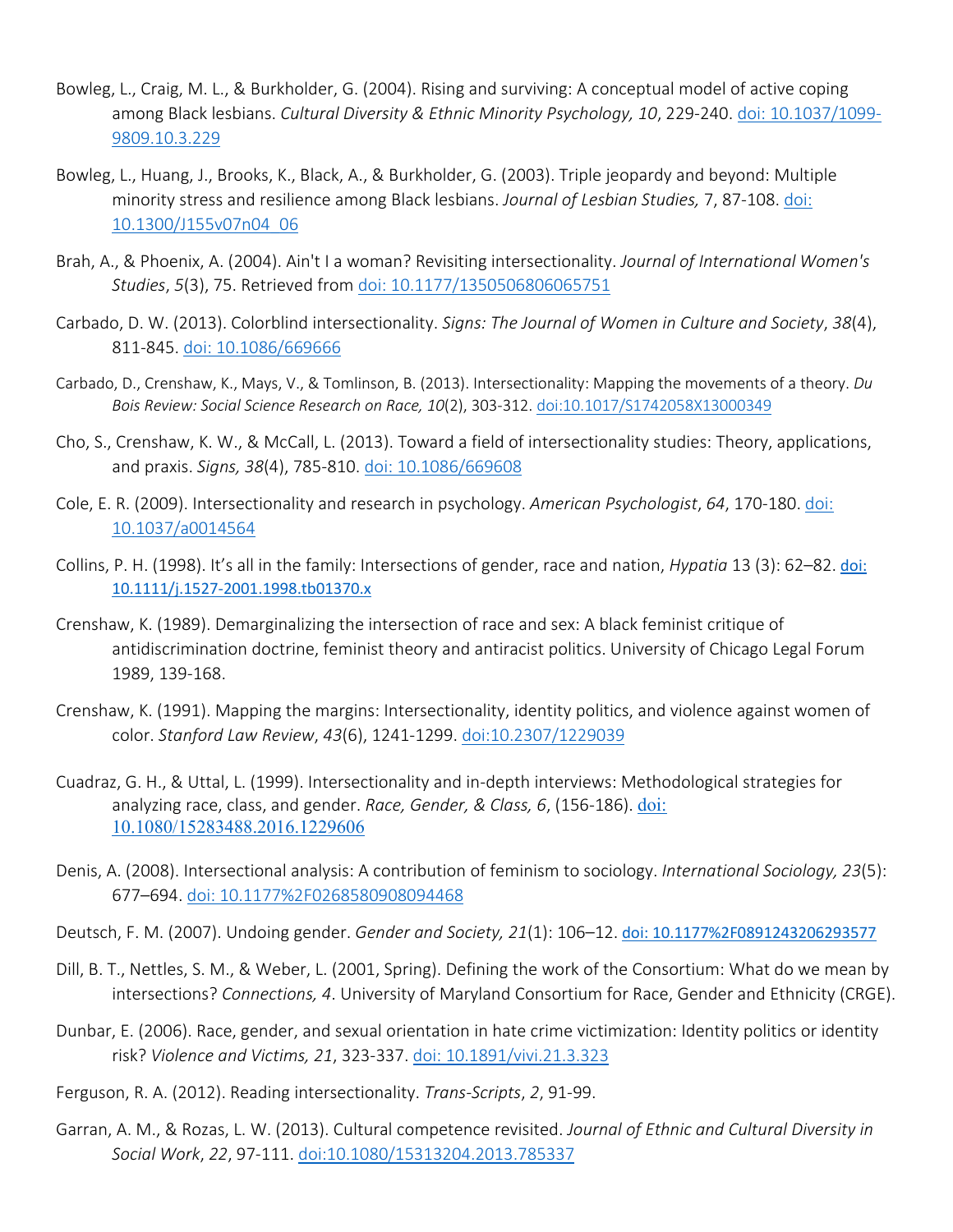- Haraway, D. (1989). Situated knowledges: The science question in feminism and the privilege of partial perspective. *Feminist Studies*, *14*, 575-599. [doi: 10.2307/3178066](https://www.jstor.org/stable/3178066)
- Hancock, A. (2007). Intersectionality as a normative and empirical paradigm. *Politics and Gender*, *3*(2), 248-254. [doi: 10.1017/S1743923X07000062](https://doi.org/10.1017/S1743923X07000062)
- Hancock, A. (2007). When multiplication doesn't equal quick addition: Examining intersectionality as a research paradigm. *Perspectives on Politics*, *5*(1), 63-79. [doi: 10.1017/S1537592707070065](https://doi.org/10.1017/S1537592707070065)
- Hankivsky, O., & Cormier, R. (2011). Intersectionality and public policy: Some lessons from existing models. *Political Research Quarterly*, *64*(1), 217-229. [doi: 10.1177%2F1065912910376385](https://doi.org/10.1177%2F1065912910376385)
- Hankivsky, O., Grace, D., Hunting, G., Giesbrecht, M., Fridkin, A., Rudrum, S., Ferlatte, O., & Clark, N. (2014). An intersectionality-based policy analysis framework: Critical reflections on a methodology for advancing equity. *International Journal of Equity in Health, 13*, 119. [doi: 10.1186/s12939-014-0119-x](https://doi.org/10.1186/s12939-014-0119-x)
- Ken, I. (2008). Beyond the intersection: A new culinary metaphor for race-class- gender studies. *Sociological Theory, 26* (2): 152–72. [doi: 10.1111%2Fj.1467-9558.2008.00323.x](https://doi.org/10.1111%2Fj.1467-9558.2008.00323.x)
- Kennelly, I. (2007). Race-class-gender theory: An image(ry) Problem. *Gender Issues, 24*(2), 1-20. [doi:](https://link.springer.com/article/10.1007/s12147-007-9005-9)  [10.1007/s12147-007-9005-9](https://link.springer.com/article/10.1007/s12147-007-9005-9)
- Manalansan, M. F. (2006). Queer intersections: sexuality and gender in migration studies, *International Migration Review, 40*(1): 224–49. [doi: 10.1111/j.1747-7379.2006.00009.x](https://doi.org/10.1111/j.1747-7379.2006.00009.x)
- McCall, L. (2005). The complexity of intersectionality. *Signs*, *30*(3), 1771-1800. [doi: 10.1086/426800](https://www.jstor.org/stable/10.1086/426800)
- McDowell, L. (2008). Thinking through work: Complex inequalities, constructions of difference and transnational migrants. *Progress in Human Geography, 32*(4): 491–507. [doi: 10.1177/0309132507088116](https://doi.org/10.1177/0309132507088116)
- Meyer, D. (2012). An intersectional analysis of lesbian, gay, bisexual and transgender (LGBT) people's evaluation of anti-queer violence. *Gender and Society*, *26*(6), 849-873. [doi:](https://doi.org/10.1177%2F0891243212461299)  [10.1177%2F0891243212461299](https://doi.org/10.1177%2F0891243212461299)
- Mohanty, C. T. (2003). "Under western eyes" revisited: Feminist solidarity through anticapitalist struggles. *Signs,*  28(2), 499-535. doi: 10.1086/342914.
- Mohr, R. I., & Purdie-Vaughns, V. (2015). Diversity within women of color: Why experiences change felt stigma. *Sex Roles, 73*(9), 391-398. [doi: 10.1007/s11199-015-0511-z](https://link.springer.com/article/10.1007/s11199-015-0511-z)
- Muntinga, M. E., Krajenbrink, V. Q., Peerdeman, S. M., Croiset, G., & Verdonk, P. (2016). Toward diversityresponsive medical education: Taking an intersectionality-based approach to a curriculum evaluation. *Advances in Health Science Education*, *21*(3), 541-559. [doi: 10.1007/s10459-015-9650-9](https://doi.org/10.1007/s10459-015-9650-9)
- Noël Smith, B. L. (2014). Teaching in the institutional cage: Metaphor and collateral oppression. *Critical Questions in Education*, *5*(2), 76-92.
- Osborne, N. (2015). Intersectionality and kyriarchy: A framework for approaching power and social justice in planning and climate change adaptation. *Planning Theory, 14*(2), 130-151. [doi:](https://doi.org/10.1177%2F1473095213516443)  [10.1177%2F1473095213516443](https://doi.org/10.1177%2F1473095213516443)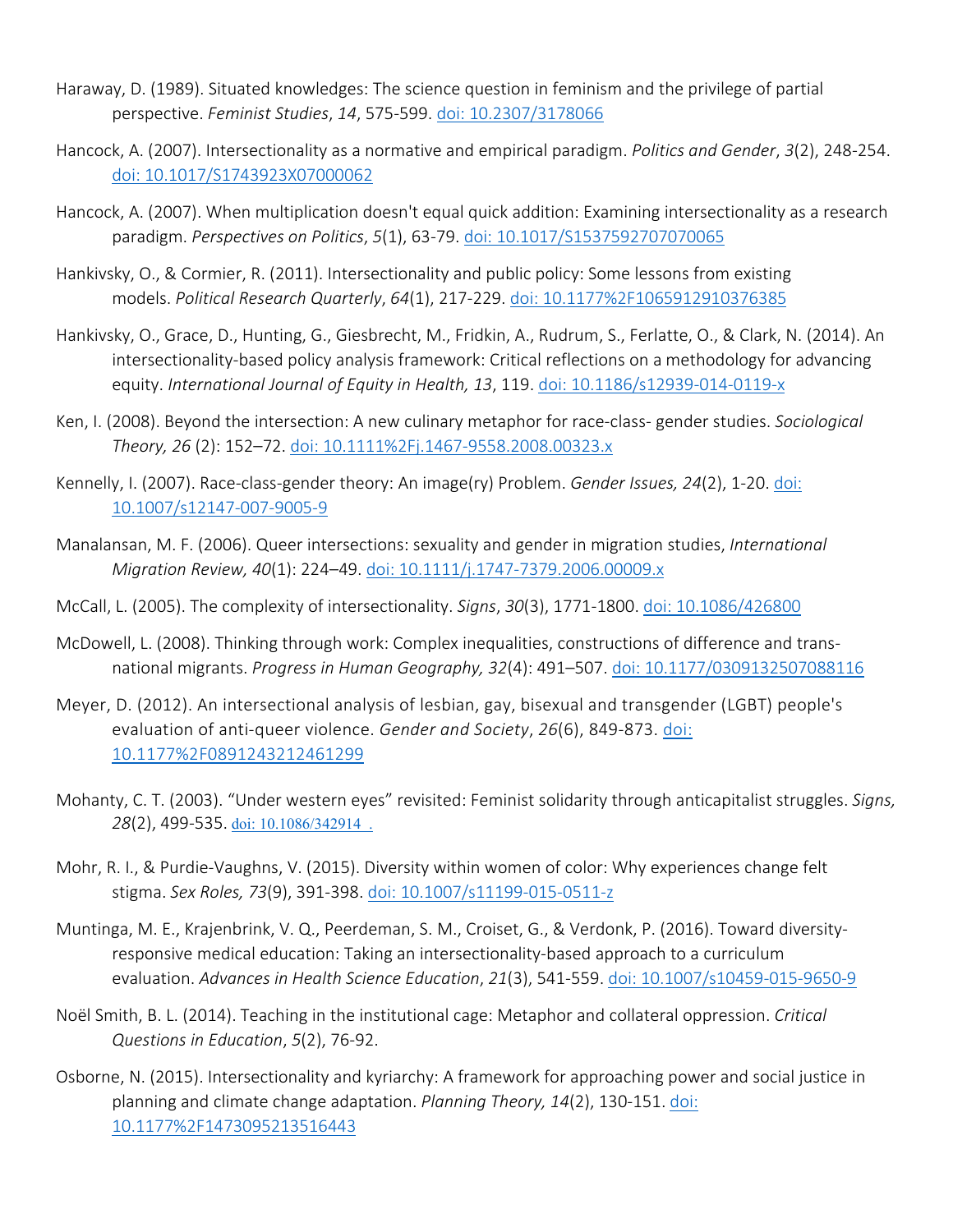- Parent, M. C., DeBlaere, C., & Moradi, B. (2013). Approaches to research on intersectionality: Perspectives on gender, LGBT, and Racial/Ethnic identities. *Sex Roles, 68*(11), 639-645. [doi: 10.1007/s11199-013-0283-2](https://psycnet.apa.org/doi/10.1007/s11199-013-0283-2)
- Prins, B. (2006). Narrative accounts of origins: A blind spot in the intersectional approach? *European Journal of Women's Studies, 13*(3), 227–290. [doi: 10.1177%2F1350506806065757](https://doi.org/10.1177%2F1350506806065757)
- Purdie-Vaughns, V., & Eibach, R. (2008). Intersectional invisibility: The distinctive advantages and disadvantages of multiple subordinate group identities. *Sex Roles, 59*, 377–391. [doi: 10.1007/s11199-008-9424-4](https://pdfs.semanticscholar.org/e961/3e98e20385f103ccc9a6fb02028446a01e31.pdf)
- Runyan, A. S. (2018). What is intersectionality and why is it important? *Academe,104(*6*)* 10-14.
- Settles, I. H. (2006). Use of an intersectional framework to understand black women's racial and gender identities. *Sex Roles, 54*, 589–601. [doi: 10.1007/s11199-006-9029-8](https://psycnet.apa.org/doi/10.1007/s11199-006-9029-8)
- Shields, S. A. (2008). Gender: An intersectionality perspective. *Sex Roles, 59*(5), 301-311. [doi: 10.1007/s11199-](https://psycnet.apa.org/doi/10.1007/s11199-008-9501-8) [008-9501-8](https://psycnet.apa.org/doi/10.1007/s11199-008-9501-8)
- Simien, E. (2007). Doing Intersectionality Research: From conceptual issues to practical examples. *Politics and Gender, 3*(2), 264-271. [doi: 10.1017/S1743923X07000086](https://doi.org/10.1017/S1743923X07000086)
- Tungohan, E. (2016). Intersectionality and social justice: Assessing activists' use of intersectionality through grassroots migrants' organizations in Canada. *Politics, Groups, and Identities*, *4*(3), 347-362, [doi:](https://doi.org/10.1080/21565503.2015.1064006)  [10.1080/21565503.2015.1064006](https://doi.org/10.1080/21565503.2015.1064006)
- Verloo, M. (2006). Multiple inequalities, intersectionality and the European Union. *European Journal of*  Women's Studies, 13(3): 211–228. Fri[doi: 10.1177%2F1350506806065753](https://doi.org/10.1177%2F1350506806065753)
- Vidal-Ortiz, S. (2004). On being a white person of color: Using autoethnography to understand Puerto Ricans' racialization. *Qualitative Sociology, 27*(2), 179-110. [doi:10.1023/B:QUAS.0000020692.05355.6e](https://doi.org/10.1023/B:QUAS.0000020692.05355.6e) [doi:](https://link.springer.com/article/10.1023/B:QUAS.0000020692.05355.6e)  [10.1023/B:QUAS.0000020692.05355.6e](https://link.springer.com/article/10.1023/B:QUAS.0000020692.05355.6e)
- Walby, S. (2007). Complexity theory, systems theory, and multiple intersecting social inequalities. *Philosophy of the Social Sciences, 37*(4), 449–470. [doi: 10.1177%2F0048393107307663](https://doi.org/10.1177%2F0048393107307663)
- Ward, J. (2004). "Not all differences are created equal": Multiple jeopardy in a gendered organization. *Gender & Society*, *18*, 82-102. doi: [10.1177/0891243203259503](http://dx.doi.org/10.1177/0891243203259503) [doi: 10.1177/0891243203259503](https://www.jstor.org/stable/4149375)
- Winker, G., & Degele, N. (2011). Intersectionality as multi-level analysis: Dealing with social inequality. *European Journal of Women's Studies*, *18*(1), 51–66. [doi: 10.1177/1350506810386084](https://doi.org/10.1177/1350506810386084)
- Weber, L., & Parra-Medina, D. (2003). Intersectionality and women's health: Charting a path to eliminating health disparities. *Advances in Gender Research, 7,*181-230. [doi: 10.1016/S1529-2126%2803%2907006-](https://www.emeraldinsight.com/doi/abs/10.1016/S1529-2126%2803%2907006-1) [1](https://www.emeraldinsight.com/doi/abs/10.1016/S1529-2126%2803%2907006-1)
- West, C., & Fenstermaker, S. (1995). Doing difference. *Gender and Society* 9(1), 8–3. [doi:](https://doi.org/10.1177%2F089124395009001002)  [10.1177%2F089124395009001002](https://doi.org/10.1177%2F089124395009001002)
- Wiegman, R. (1999). Whiteness studies and the paradox of particularity. *Boundary 2, 26(3)*, 115-150. [doi:](https://doi.org/10.1215/9780822384199-014)  [10.1215/9780822384199-014](https://doi.org/10.1215/9780822384199-014)
- Yuval-Davis, N. (2006). Intersectionality and feminist politics. *European Journal of Women's Studies, 13* (3),193– 209. [doi: 10.1177%2F1350506806065752](https://doi.org/10.1177%2F1350506806065752)